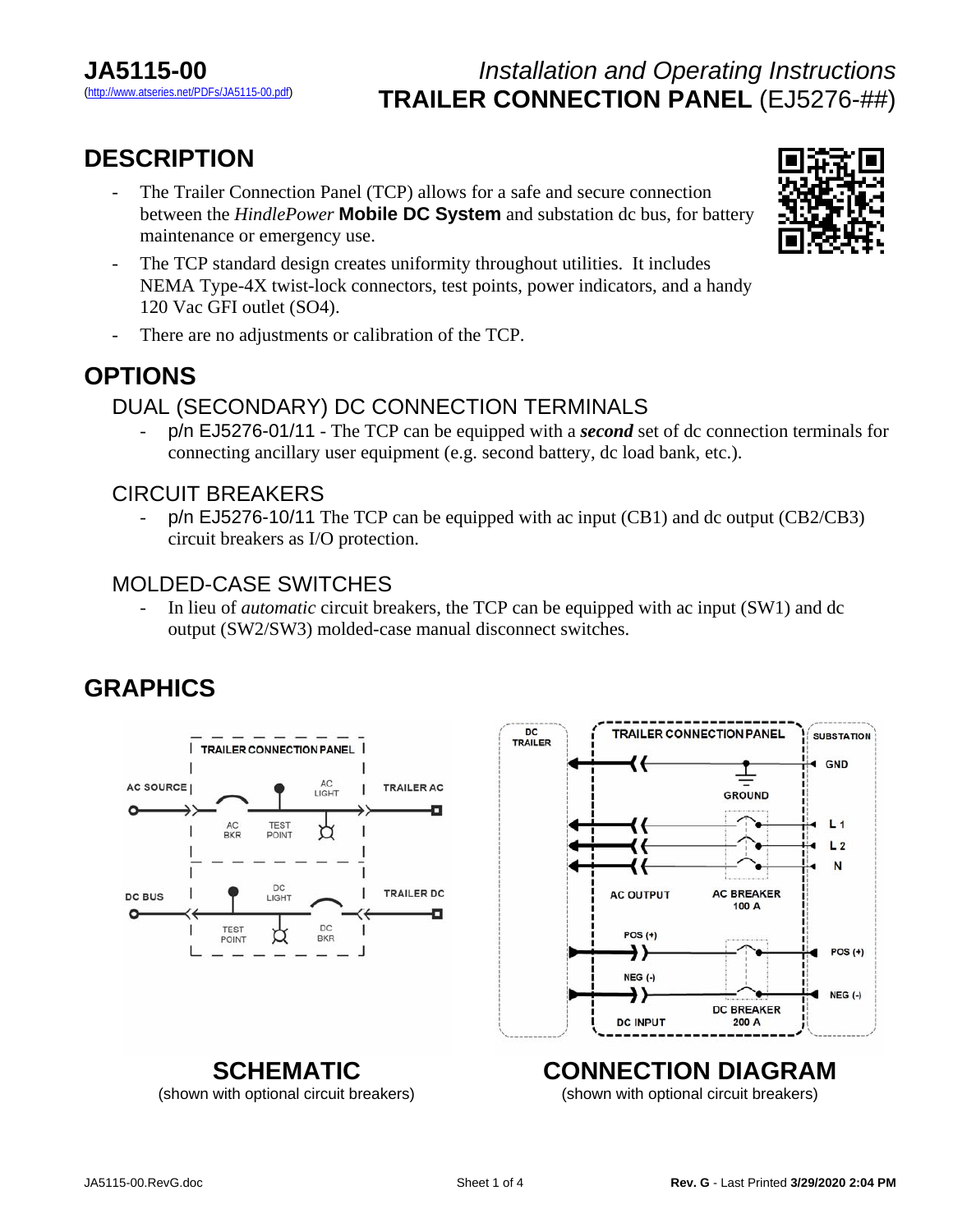### **INSTALLATION**

**<u>A</u>** CAUTION There may be dangerous voltages inside the Trailer Connection Panel **(TCP). When performing tasks inside the enclosure, make sure to disconnect all ac and dc power sources and lock out breakers and/or safety switches. Safety goggles and gloves should be worn while performing this procedure.**

#### **Wall Mounting:**

- Locate a dry, solid wall surface near the ac feed, or near the dc bus for easiest cable connection.
- Use 1/4" or 5/16" hardware to wall-mount the enclosure, using the exterior mounting brackets.
- The TCP does not feature standard pre-fab conduit knockouts. The top or upper rear of the cabinet should be modified by the installer to allow cable entry.
- Refer to online standard drawings for enclosure external dimensions:



#### **Electrical:**

- **NOTICE** This section covers initial *installation* wiring of the TCP to the site equipment, not normal recurring external (trailer) user connections to the panel.
- Site ac power, dc power, and ground wiring to user terminals plugs (or optional circuit breakers / molded-case switches) in the TCP must be rated for the *full* ac load requirements of the trailer, and the *full* dc load requirements of the bus.
- Unbolt and remove the inner panel to access the bare terminals located on the back side of the TCP.
- Connect site ground cable to the TCP ground stud, using the provided  $1/4$ -20 ZPS stud hardware.
- Connect site ac feed cables to the terminals plugs (or optional ac breaker / molded-case switch).
- Connect site positive  $(+)$  dc bus to the pos  $(+)$  terminal of the TCP plug (or optional primary dc circuit breaker / molded-case switch).
- Connect site negative (-) dc bus to the neg (-) terminal of the TCP plug (or optional primary dc circuit breaker / molded-case switch).
- If provided, connect the site positive (+) dc bus the pos (+) terminal of the TCP *secondary* plug (or optional primary dc circuit breaker / molded-case switch).
- If provided, connect the site negative (-) dc bus the neg (-) terminal of the TCP *secondary* plug (or optional primary dc circuit breaker / molded-case switch).
- Connect site ac feed wires to the utility terminals of the 120Vac GFI outlet (SO4).
- Check all connections for tightness.
- Reinstall inner panel while being careful not to pinch any wiring.
- Initial *installation* wiring is now complete.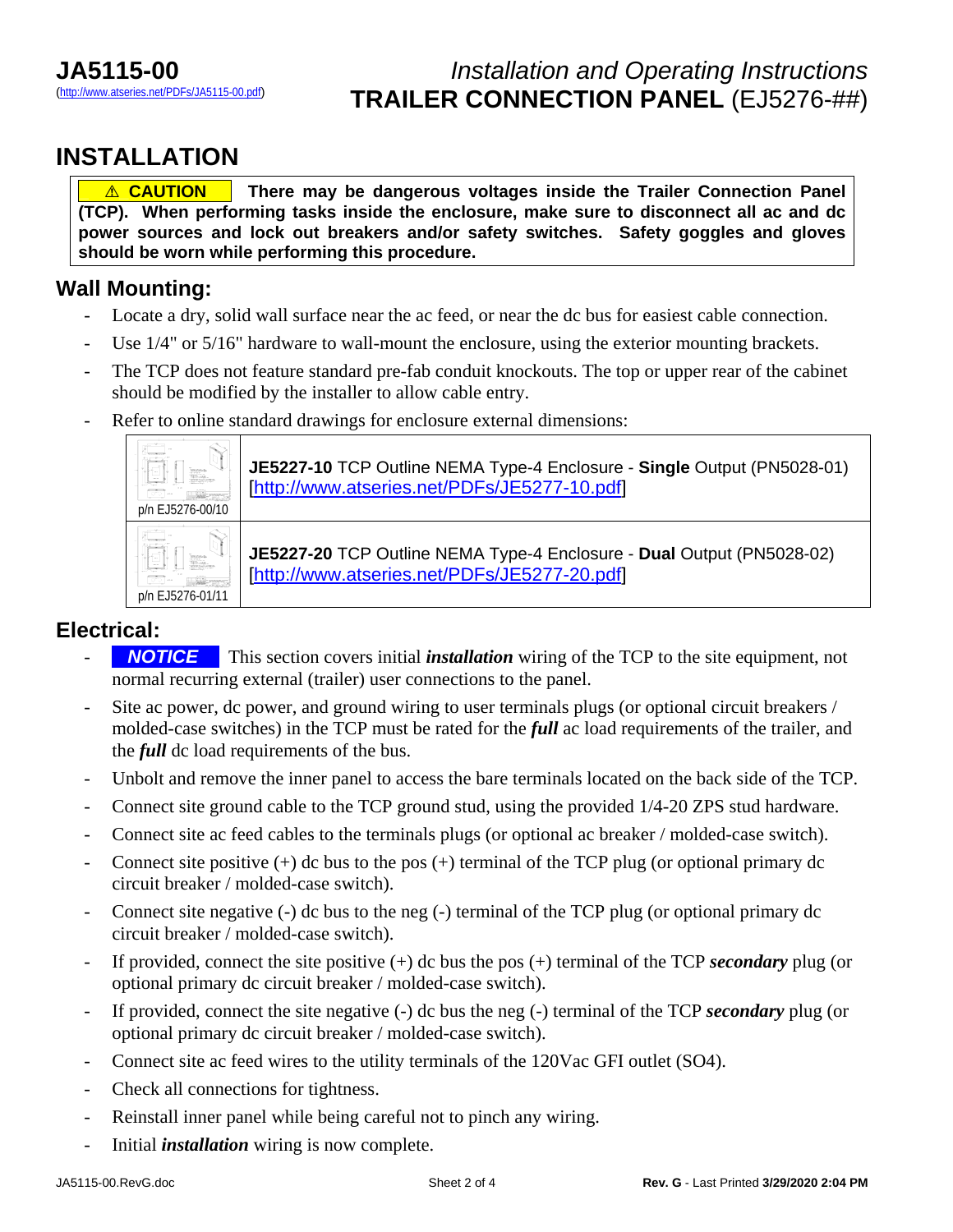### **OPERATION**

*A* **CAUTION There may be dangerous voltages inside the TCP enclosure. Before using, please read all instructions and cautionary markings on: A) this equipment, B) the connecting trailer, and C) any other equipment to be used in conjunction with the Trailer Connection Panel. Safety goggles and gloves should be worn while performing this procedure.** 

#### **User TRAILER Connections:**

- 1) Follow your trailer instructions for proper parking procedures.
- 2) Follow your trailer instructions for proper ac input and dc output configuration.
- 3) If required, plug equipment (e.g. hand tools, mobile lighting, etc.) into the standard 120Vac GFI utility outlet (SO4).
- 4) Connect the trailer ground cable to the TCP ground terminal. Rotate the connector a quarter-turn *clockwise* to ensure the connection is locked.

**NOTICE** Please follow all grounding requirements, according to local and site practices.

- 5) Connect the trailer ac cables from the trailer to the TCP ac terminals. Rotate the connectors a quarter-turn *clockwise* to unsure the connections are locked.
- 6) Connect the trailer dc cables from the trailer to the TCP dc terminals. Rotate the connectors a quarter-turn *clockwise* to unsure the connections are locked.
- 7) If supplied, close the optional AC Circuit Breaker (CB1) in the TCP.
- 8) Power your trailer according to trailer instructions.
- 9) If supplied, close the optional DC Circuit Breaker (CB2) in the TCP.
- 10) This will parallel the trailer's on-board battery with the site battery.
- 11) If the TCP is equipped with *secondary* dc terminals, connect the necessary equipment (e.g. dc load bank). Rotate the connectors a quarter-turn *clockwise* to unsure the connections are locked.
- 12) If supplied, close the optional Secondary DC Circuit Breaker (CB3) when ready.
- 13) User external *trailer* connections are now complete.